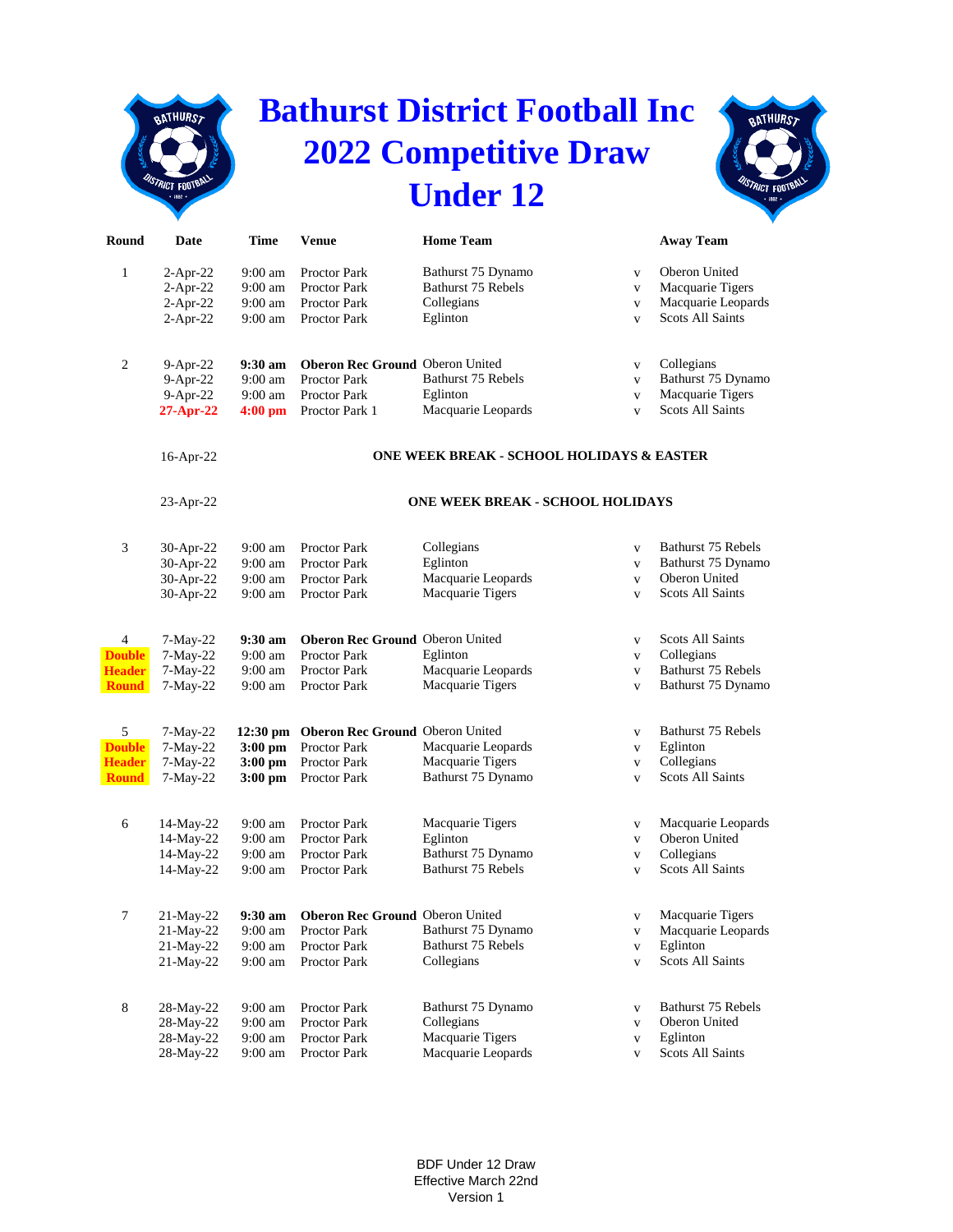| 9             | $4-Jun-22$             | 9:30 am            | <b>Oberon Rec Ground Oberon United</b> |                                         | $\mathbf{V}$                 | Bathurst 75 Dynamo      |
|---------------|------------------------|--------------------|----------------------------------------|-----------------------------------------|------------------------------|-------------------------|
|               | $4-Jun-22$             | $9:00 \text{ am}$  | <b>Proctor Park</b>                    | Macquarie Tigers                        | $\mathbf{V}$                 | Bathurst 75 Rebels      |
|               | $4-Jun-22$             | $9:00 \text{ am}$  | <b>Proctor Park</b>                    | Macquarie Leopards                      | $\mathbf{V}$                 | Collegians              |
|               | $4-Jun-22$             | $9:00 \text{ am}$  | Proctor Park                           | Eglinton                                | $\mathbf{V}$                 | <b>Scots All Saints</b> |
|               |                        |                    |                                        |                                         |                              |                         |
|               | $11-Jun-22$            |                    |                                        | <b>JUNE LONG WEEKEND - NO GAMES</b>     |                              |                         |
|               |                        |                    |                                        |                                         |                              |                         |
| 10            | 18-Jun-22              | $9:00 \text{ am}$  | <b>Proctor Park</b>                    | Collegians                              | $\mathbf V$                  | Eglinton                |
| <b>Double</b> | 18-Jun-22              | $9:00$ am          | Proctor Park                           | Bathurst 75 Rebels                      | $\mathbf V$                  | Macquarie Leopards      |
| <b>Header</b> | 18-Jun-22              | $9:00$ am          | Proctor Park                           | Bathurst 75 Dynamo                      | $\mathbf{V}$                 | Macquarie Tigers        |
| <b>Round</b>  | 18-Jun-22              | $9:00$ am          | Proctor Park                           | <b>Scots All Saints</b>                 | $\mathbf{V}$                 | Oberon United           |
|               |                        |                    |                                        |                                         |                              |                         |
| 11            | 18-Jun-22              | $3:00 \text{ pm}$  | Proctor Park                           | Eglinton                                | $\mathbf{V}$                 | Macquarie Leopards      |
| <b>Double</b> | 18-Jun-22              | $3:00$ pm          | Proctor Park                           | Collegians                              | $\mathbf V$                  | Macquarie Tigers        |
| <b>Header</b> | 18-Jun-22              | $3:00$ pm          | Proctor Park                           | Bathurst 75 Rebels                      | $\mathbf{V}$                 | Oberon United           |
| <b>Round</b>  | 18-Jun-22              | $3:00$ pm          | Proctor Park                           | Bathurst 75 Dynamo                      | $\mathbf{V}$                 | <b>Scots All Saints</b> |
| 12            | $25$ -Jun- $22$        | $9:30 \text{ am}$  | Oberon Rec Ground Oberon United        |                                         | $\mathbf{V}$                 | Macquarie Leopards      |
|               | $25$ -Jun- $22$        | $9:00$ am          | Proctor Park                           | Bathurst 75 Rebels                      | $\mathbf{V}$                 | Collegians              |
|               | $25$ -Jun- $22$        | $9:00 \text{ am}$  | <b>Proctor Park</b>                    | Bathurst 75 Dynamo                      | $\mathbf V$                  | Eglinton                |
|               | 22-Jun-22              | $4:00~\mathrm{pm}$ | Proctor Park 2                         | Macquarie Tigers                        | $\mathbf{V}$                 | <b>Scots All Saints</b> |
|               |                        |                    |                                        |                                         |                              |                         |
| 13            | $2$ -Jul-22            | $9:00 \text{ am}$  | Proctor Park                           | Macquarie Tigers                        | $\mathbf{V}$                 | Oberon United           |
|               | $2-Jul-22$             | $9:00$ am          | Proctor Park                           | Macquarie Leopards                      | $\mathbf{V}$                 | Bathurst 75 Dynamo      |
|               | $2-Jul-22$             | $9:00$ am          | <b>Proctor Park</b>                    | Eglinton                                | $\mathbf{V}$                 | Bathurst 75 Rebels      |
|               | <b>20-Jul-22</b>       | 4:00 pm            | Proctor Park 2                         | Collegians                              | $\mathbf{V}$                 | <b>Scots All Saints</b> |
|               | $9-Jul-22$             |                    |                                        | <b>ONE WEEK BREAK - SCHOOL HOLIDAYS</b> |                              |                         |
|               |                        |                    |                                        |                                         |                              |                         |
| 14            | $16$ -Jul-22           | 9:30 am            | <b>Oberon Rec Ground Oberon United</b> |                                         | $\mathbf{V}$                 | Eglinton                |
|               | $16$ -Jul-22           | $9:00 \text{ am}$  | Proctor Park                           | Macquarie Leopards                      | $\mathbf{V}$                 | Macquarie Tigers        |
|               | $16$ -Jul-22           | $9:00$ am          | Proctor Park                           | Collegians                              | $\mathbf{V}$                 | Bathurst 75 Dynamo      |
|               | $27 - \text{Jul} - 22$ | $4:00$ pm          | Proctor Park 1                         | Bathurst 75 Rebels                      | $\mathbf{V}$                 | <b>Scots All Saints</b> |
| 15            | 23-Jul-22              | $9:00 \text{ am}$  | Proctor Park                           | Bathurst 75 Dynamo                      |                              | Oberon United           |
|               | 23-Jul-22              | $9:00$ am          | <b>Proctor Park</b>                    | Bathurst 75 Rebels                      | $\mathbf{V}$<br>$\mathbf{V}$ | Macquarie Tigers        |
|               | 23-Jul-22              | $9:00 \text{ am}$  | Proctor Park                           | Collegians                              | $\mathbf{V}$                 | Macquarie Leopards      |
|               | 23-Jul-22              | $9:00$ am          | Proctor Park                           | Eglinton                                | $\mathbf{V}$                 | <b>Scots All Saints</b> |
|               |                        |                    |                                        |                                         |                              |                         |
| 16            | 30-Jul-22              | 9:30 am            | Oberon Rec Ground Oberon United        |                                         | $\mathbf{V}$                 | Collegians              |
|               | 30-Jul-22              | 9:00 am            | <b>Proctor Park</b>                    | Bathurst 75 Rebels                      | $\mathbf{V}$                 | Bathurst 75 Dynamo      |
|               | 30-Jul-22              | $9:00$ am          | <b>Proctor Park</b>                    | Eglinton                                | $\mathbf{V}$                 | Macquarie Tigers        |
|               | 30-Jul-22              | $9:00$ am          | <b>Proctor Park</b>                    | Macquarie Leopards                      | $\mathbf{V}$                 | <b>Scots All Saints</b> |
|               |                        |                    |                                        |                                         |                              |                         |
| 17            | $6-Aug-22$             | $9:00$ am          | Proctor Park                           | Collegians                              | $\mathbf{V}$                 | Bathurst 75 Rebels      |
| <b>Double</b> | $6$ -Aug-22            | $9:00$ am          | Proctor Park                           | Eglinton                                | $\mathbf{V}$                 | Bathurst 75 Dynamo      |
| <b>Header</b> | $6$ -Aug-22            | $9:00$ am          | Proctor Park                           | Macquarie Leopards                      | $\mathbf{V}$                 | Oberon United           |
| <b>Round</b>  | $6$ -Aug-22            | $9:00$ am          | Proctor Park                           | Macquarie Tigers                        | $\mathbf{V}$                 | Scots All Saints        |